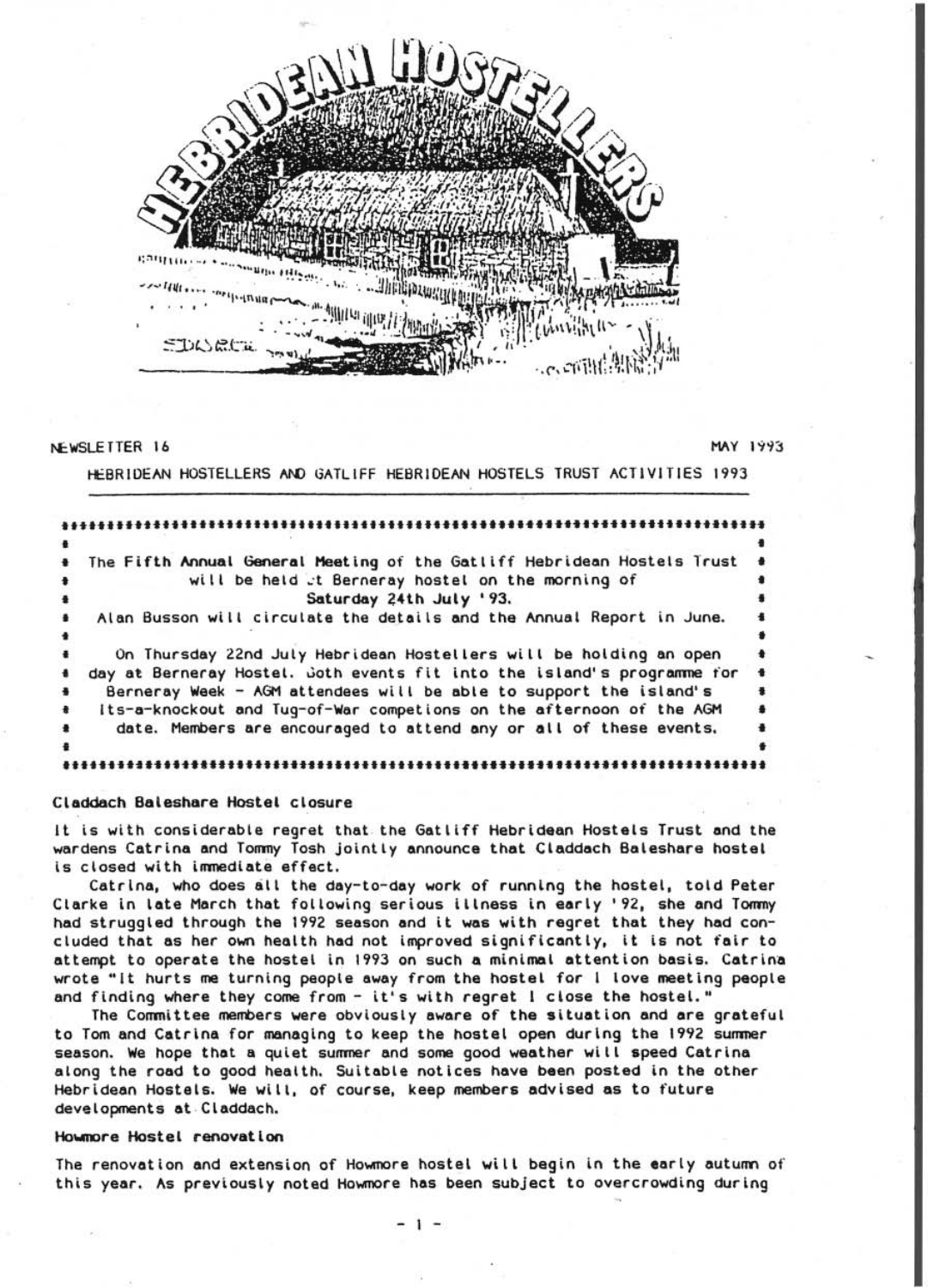# HEBRIDEAN HOSTELLERS

recent summers. By agreement with Mrs McSween's family, the accomodation is to be extended by using the adjacent partly ruinous cottage as part of the hostel facilities, and in planning this the Project Organlser, Arthur Meaby, has realised that if the new building is used to house the hostel common room/ kitchen and limited sleeping and washroom facilities then facilities for the disabled can be built into the new hostel building. The existing hostel will then converted into dormitory and wash-room facilities in the second phase of the project and should result in the loss of capacity during the quiet season only. The detail of this Is all being planned now and all the legal/bureeucratic issues are steadily being resolved. The Rhenigidale appeal will be launched during the sunmer and the Trust is grateful to those Hebrldean Hostellers and charities who have already donated considerable funds to the Appeel. It Is the Trustees fervent hope that the Howmore project will continue to run as successfully as it has to date, and we ere indebted to the femily of Mrs McSween (recently retired warden) & Betty MacDonald (the current warden> for their support and help on this project. News of this project and the Appeel will be carried in future Newsletters.

Membership Renewal - A thank you to all Hebridean Hostellers for renewing your membership for 1993, but a perticular thank you to all those of you that made e donation to the Trust along with your subscription payment and to those who included words of encouragement and general, friendly correspondence with your renewal. That over 95% of members choose to renew their membership is of great encouragement to the Trustees. We hope that you 'find your membership interesting end worthwhile and that you are encoureged to join in the Trust's activities.

Four Supplementary Information Sheets relating to GHHT and the hostels are enclosed with this Newsletter. These Information Sheets heve been offered to new members in the Information/Membership leeflet for the past twelve months but it has, teken those twelve months to write the Information Sheets. For the informr etion of existing members and by the way of apology to those who have Joined in '92 or '93 the Information Sheets are distributed with this Newsletter.

# Southern Isles Amenity Trust He I en l1cOona I d

"How can we stop Teampull na Trionald from falling down?" "How about repairing to the standing stones at Langas?" "What about thatched cottages and dry stone walling?" "There ought to be more information on local history for visitors".

These thoughts were going through the minds of people in Ulst & Barra. Based on the model of the Shetland Amenity Trust and the Argyll and Bute Heritage Trust, they decided to found a Southern Isles Amenity Trust, covering Bernerey, North Uist, Benbecule, South Ulst, Erlskay, Berra and vatersay. They formed a committee and succeeded in obtaining the funding necessary to employ a full time Project Manager. Flnanciel support was given by Scottish Natural Heritage, the Esmee Fairburn Trust, the Hugh Frazer Trust, John Ellerman Foundation and Allen Lane Foundation. I am that full time Project Manager.

The Southern Isles have a wealth of natural beauty and historic interest, I believe. I hope the trust will help residents of the Isles, visitors and any interested groups or organisations to appreciate and contribute to the care of the islands unique heritege.

We will be looking for volunteers In the future to help with some of our projects. If you are interested in helping the Trust in any way, please get in touch and I will send you an Information pack. My eddress Is:

Helen MacDonald, Southern Isles Amenity Trust, Sgoil Lionacleit, Benbecula, Western Isles, PA66 SPJ Tel 0670 602039.

To celebrate the leunch of the new Trust, an Amenity Trust Launch Week is being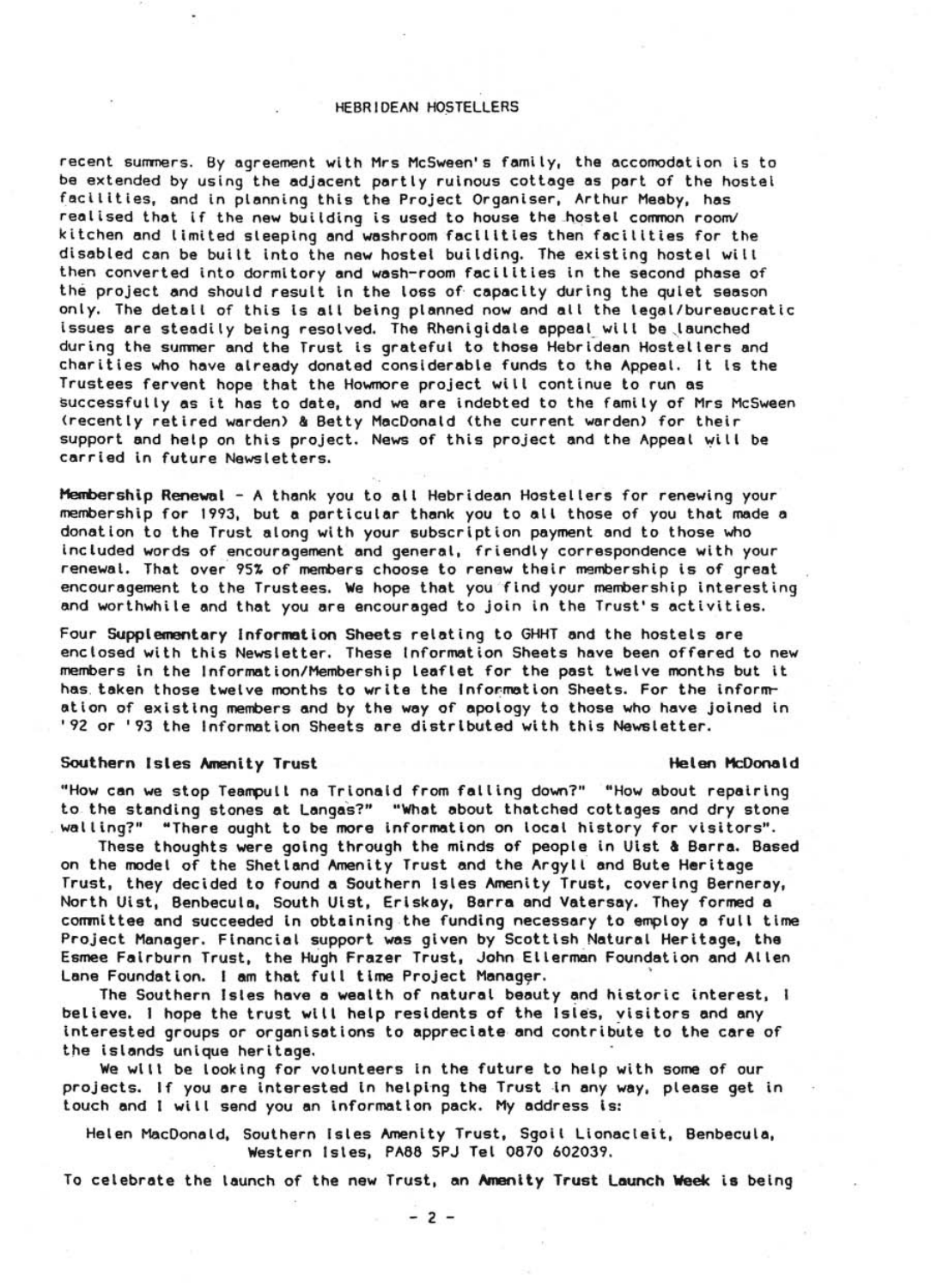## HEBR1DEAN HOSTELLERS

planned with a programme of events which should be of interest to any Hebridean Hosteller on the islands 25 June to 3 July '93. Or why not make a special trip?

There will be a Film Night, a Ceilidh, a launch party with quest of honour Magnus Magnusson, evening talks on local history at venues throughout Uist and Benbecula and guided walks throughout the Islands. The walks will be led by local people and will provide a unique opportunity to learn at first hand about the history and environment of the Isles. There will be wild flower expeditions, otter spotting and bird watching. There will be trips to chambered cairns and<br>ancient sites. Did you know that there is a house in Lochmaddy where the soil in the garden came from Russia? - find out more on a guided tour of Lochmaddy.

You can get a full programme of events from me at the address above.

## Wet and windy weather

"Truly, I must admit the Hebrides have surprised me with their intensity of life. This is very much reflected by the severity of the weather conditions" Ronan Cavanagh wrote in the Claddach Baleshare hostel logbook.

Unusually wet and windy weather In the Hebrides has been reported this winter as the following extracts show:

Lochmaddy Ferry Terminal, 22 January 93

I am waiting for the ferry at Lochmaddy with a couple of hours to spare. I've reelly had an adventure, one way or another. The majority of the time spent fighting the storm and running from one lift to another, trying to make connections for ferries, etc. I've had some quite remarkable lifts when you just wouldn't have thought cars could' be around. I walked out of Rhenigidale at S.4S am and about a mile from the mein road a cer picked me up. This morning I left Howmore et 6.4S and the first ven again took me right to the ferry terminal - I was here before the place had opened. I am now Just praying thet the ferry wi II leave today. All qUite miraculous for me being et the mercy of the elements. I've never known weather like this. It's been very cold even with the hostel stoves burning

Paul Kew, reporting on his trip to the hostels to take the 92/93 inventory.

Gales: In common with the rest of the islands we felt the noise of the furious winds during this last week. Nothing could heve been more awesome than wetching the rolling breakers tumbling along to our coastline in the Uists.

At Hougharry large boulders erected there in earlier months to serve as a barricade on the sea front were ruthlessly moved out of piece right across the road. What strength and power our ocean has.

There were many other roadways which had much seaweed and sand strewn about the surface requiring to be removed with road diggers

We are, or should be, very grateful to all Council employees who gave of their best to keep the road open. Most of our islands schools had to be kept closed for two days. Very little structural damage was caused, but lightening damaged a telephone cable In the Sollas district.

In the midst of the cold and stormy weather we would like to say 'hats off' to Messrs Macaskill's coal lorry and to Mrs Cathie Laing, of the Bayhead store, who kept her staff of boys so well organised that the many cells for coal were all answered.

Taing mhor dhuibhe uile, and of course our hardy crew of the 'Hebridean Isles' who brought in the grocery stores whenever they were able to make the crOSSings.

May the Lord strenghten you during hazardous times *Stornoway Gazette 23.1.93* 

Weather Again we have been hit hard with real bad weather throughout the week.

- 3 -